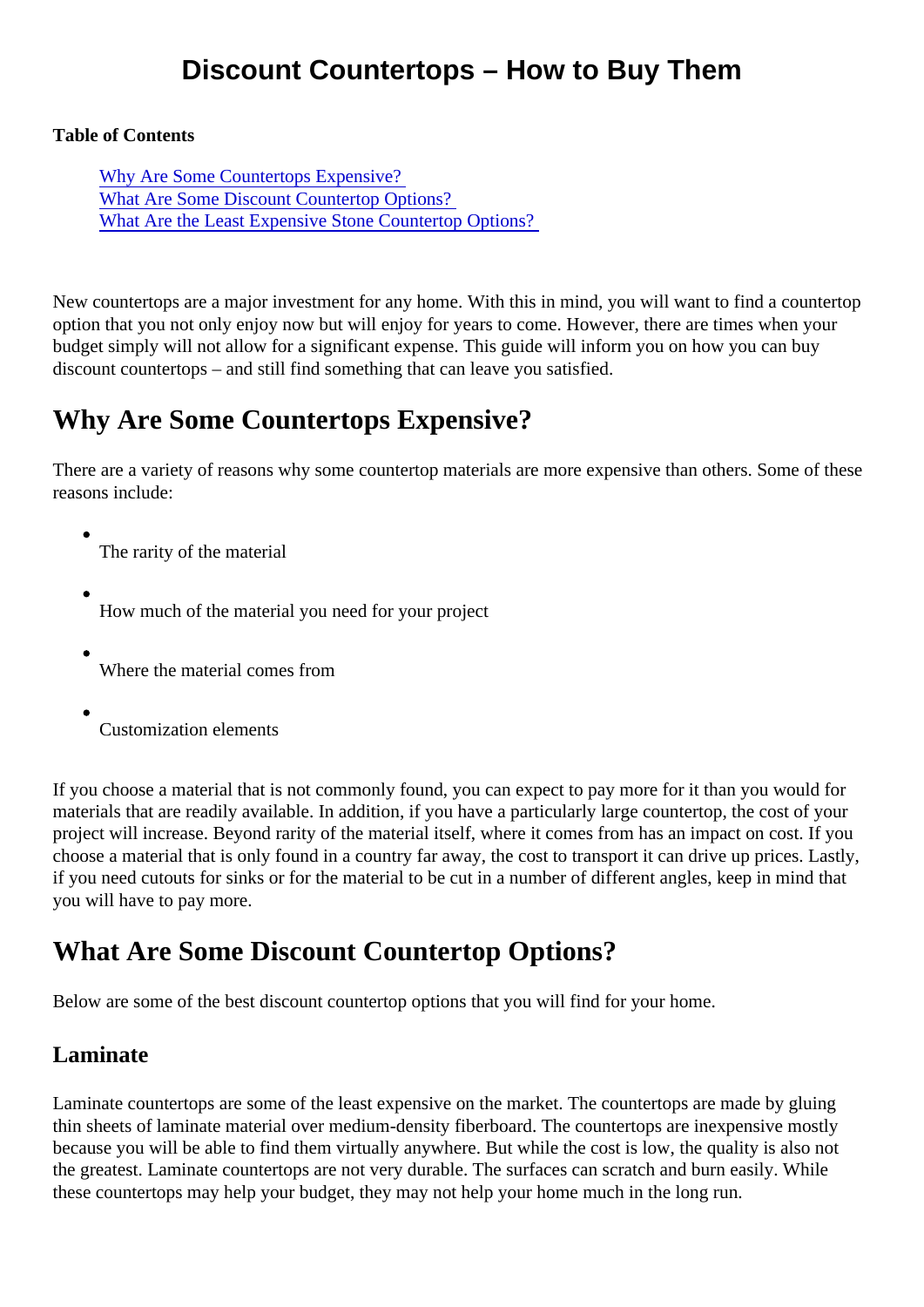#### <span id="page-1-0"></span>**Wood**

Wood countertops are generally regarded as a stylish choice for the home. If you are looking for an inexpensive countertop that will add warmth to a room, wood can do just that. However, while the cost is not high and the surfaces are pleasing to the eye, you will really have to be careful with wood countertops. The material is much easier to damage than many other products on the market, including natural and engineered stone.

#### **Solid Surface**

Solid surface countertops are a popular choice in homes. The surfaces are relatively attractive and durable. That said, solid surface can be damaged by excessive heat or chemicals. In addition, the countertops will not add any value to your home, like stone countertops will. If you are looking to get a good return on investment, you will not receive that from solid surface countertops.

### **Ceramic Tile**

Ceramic tile countertops are among the cheaper options you will find. While these surfaces can be stylish, you will have to deal with grout lines. These grout lines are ultimately what turn away many homeowners who are looking to buy countertops.

### **Granite Tile**

Granite tile countertops are less expensive than slab granite. Although this is the case, the surfaces are generally not regarded as attractive when compared to slab granite. If you are going to choose granite, you are better off selecting a slab.

### **Modular Stone**

Modular stone countertops, such as modular granite, are larger than tiles but smaller than slabs. The smaller size can help you cut down on costs, but you will not be able to easily find modular stone.

| Laminate             |
|----------------------|
| Wood                 |
| Solid Surface        |
| Ceramic Tile         |
| Granite Tile         |
| <b>Modular Stone</b> |

Discount Countertops

# **What Are the Least Expensive Stone Countertop Options?**

You do not always have to sacrifice quality to save cost. While more expensive than the options outlined above, you will be able to find stone countertops that are on the less expensive side. Various options that fit into this category are outlined below.

### **Granite**